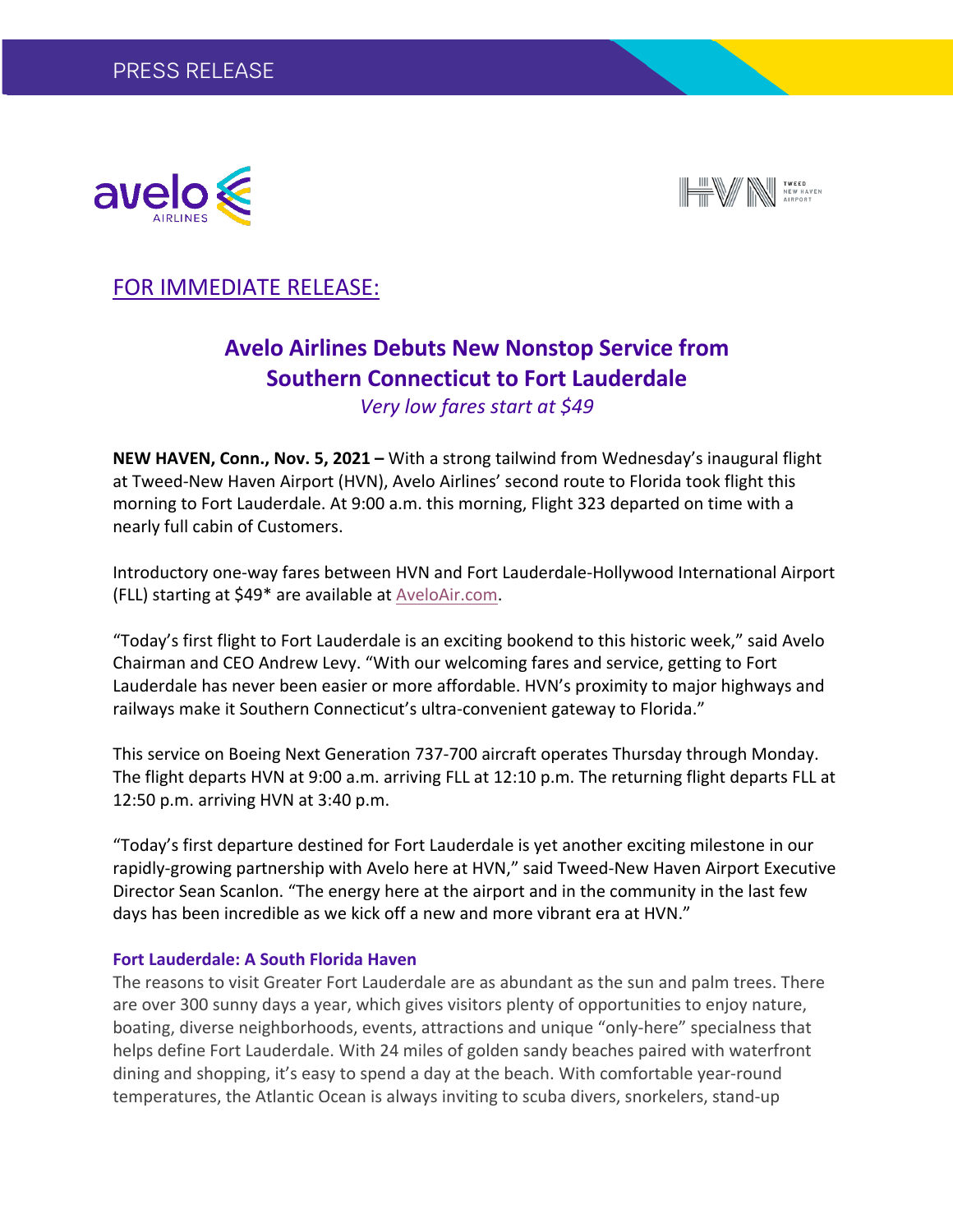## PRESS RELEASE

paddleboarders and jet skiers. The destination also boasts luxury hotels, museums, nightlife, shopping, casinos and family-friendly fun.

"Avelo is a welcomed addition to the growing portfolio of domestic and international airlines at FLL," said Fort Lauderdale-Hollywood International Airport CEO and Director of Aviation Mark E. Gale. "With the launch of Avelo's nonstop service to New Haven, travelers can now fly more seamlessly between Fort Lauderdale and the Southern Connecticut region for leisure or business. We're thrilled to pin New Haven to the map of nonstop destinations now available from FLL."

#### **The New Haven Way to Florida**

Avelo initiated service from its East Coast base at HVN on Wednesday, November 3 with its inaugural flight to Orlando. Fort Lauderdale is the second of six popular Florida destinations Avelo serves from HVN. In addition to Fort Lauderdale and Orlando, Avelo will begin flying to Fort Myers, Palm Beach, Sarasota and Tampa in the days and weeks ahead.

Amidst the crowds, long lines, lengthy walks and traffic congestion encountered at other airports frequented by Connecticut travelers, HVN offers a refreshingly smooth and simple alternative hometown airport experience. HVN's adjacency to multiple major highways and commuter railways make it Connecticut's most convenient and easily accessible airport.

Avelo is the first airline to offer nonstop flights between HVN and Florida. Avelo's arrival to HVN also marks the largest expansion of service at HVN in more than 30 years. Avelo is investing \$1.2 million to help upgrade and modernize facilities and operations as part of an overall \$100 million project at HVN. The airport expansion will include a new terminal and extended runway spearheaded by airport operator Avports.

Over the past 90 days, Avelo has hired more than 85 HVN-based Crewmembers (what the airline calls its employees), including flight attendants, pilots, airport customer service representatives, operations-related roles, as well as managers and supervisors. Avelo and HVN expect to have more than 100 aviation professionals based at the airport by the end of this year.

#### **A Different, Better and More Affordable Travel Experience**

Avelo's everyday low fares have no change or cancellation fees. There is also no charge for Customers who choose to make reservations by phone. Additionally, Avelo offers several unbundled travel-enhancing options that give Customers the flexibility to pay for what they value, including priority boarding, checked bags, carry-on overhead bags, and for bringing a pet in the cabin.

The single-class, fuel-efficient 147-seat 737-700 mainline jets Avelo operates from HVN offer a more spacious and comfortable experience than the regional jets that historically served this airport. Customers may choose from several seating options, including seats with extra leg room, as well as pre-reserved window and aisle seating.